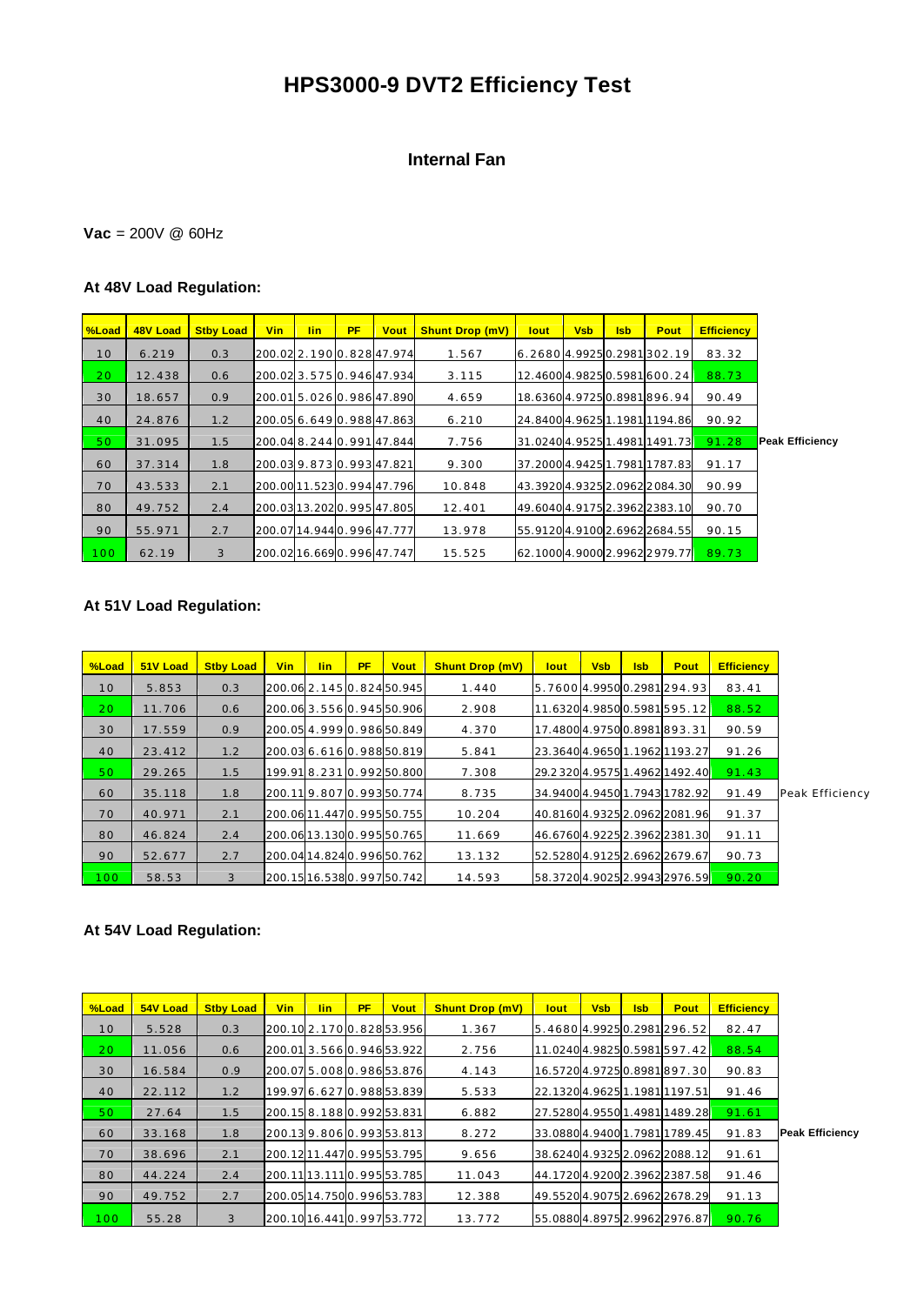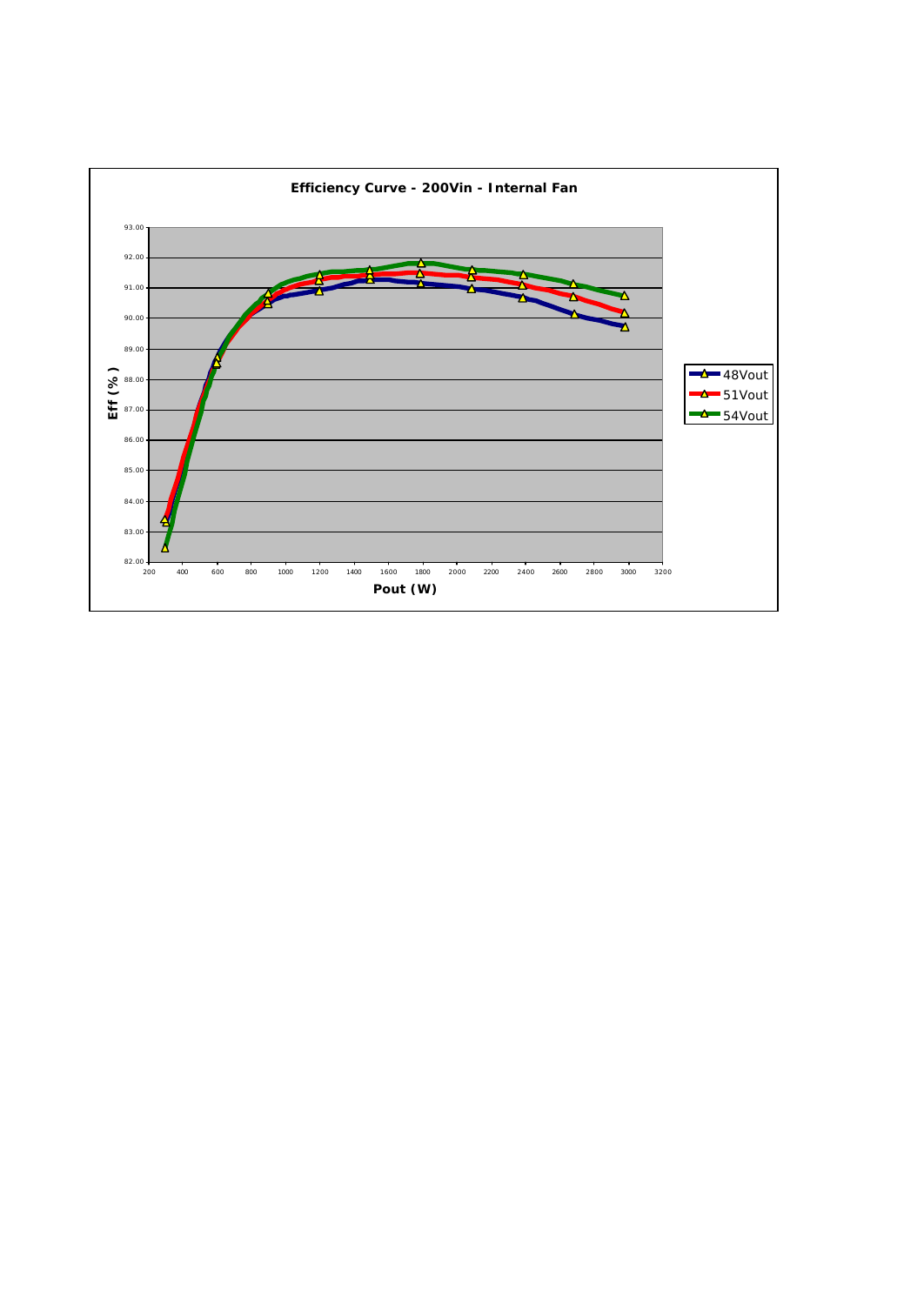#### **Vac** = 230V @ 60Hz

## **At 48V Load Regulation:**

| %Load           | 48V Load | <b>Stby Load</b> | Vin | lin. | <b>PF</b> | <b>Vout</b>                | <b>Shunt Drop (mV)</b> | lout:                         | <b>Vsb</b> | <b>Isb</b> | Pout                       | <b>Efficiency</b> |                        |
|-----------------|----------|------------------|-----|------|-----------|----------------------------|------------------------|-------------------------------|------------|------------|----------------------------|-------------------|------------------------|
| 10              | 6.219    | 0.3              |     |      |           | 230.01 2.201 0.713 47.951  | 1.561                  | 6.24404.99250.2981300.89      |            |            |                            | 83.36             |                        |
| 20 <sub>1</sub> | 12.438   | 0.6              |     |      |           | 230.063.2940.89047.923     | 3.112                  |                               |            |            | 12.44804.98250.5981599.53  | 88.89             |                        |
| 30              | 18.657   | 0.9              |     |      |           | 230.00 4.456 0.966 47.883  | 4.659                  | 18.63604.97250.8981896.81     |            |            |                            | 90.58             |                        |
| 40              | 24.876   | 1.2              |     |      |           | 230.035.7710.98447.863     | 6.209                  |                               |            |            | 24.83604.96501.19811194.67 | 91.46             |                        |
| 50              | 31.095   | 1.5              |     |      |           | 230.02 7.177 0.986 47.853  | 7.756                  |                               |            |            | 31.02404.95501.49811492.01 | 91.66             |                        |
| 60              | 37.314   | 1.8              |     |      |           | 229.99 8.581 0.988 47.840  | 9.302                  | 37.2080 4.9425 1.7962 1788.91 |            |            |                            | 91.75             | <b>Peak Efficiency</b> |
| 70              | 43.533   | 2.1              |     |      |           | 230.0110.0120.99047.820    | 10.851                 | 43.4040 4.9325 2.0962 2085.92 |            |            |                            | 91.49             |                        |
| 80              | 49.752   | 2.4              |     |      |           | 230.0111.4670.99247.832    | 12.395                 | 49.5800 4.9225 2.3981 2383.32 |            |            |                            | 91.09             |                        |
| 90              | 55.971   | 2.7              |     |      |           | 230.00 12.962 0.993 47.800 | 13.975                 | 55.9000 4.9075 2.6962 2685.25 |            |            |                            | 90.71             |                        |
| 100             | 62.19    | 3                |     |      |           | 230.0314.4520.99347.779    | 15.527                 | 62.10804.90002.99622982.14    |            |            |                            | 90.34             |                        |

# **At 51V Load Regulation:**

| <b>M</b> Coad | 51V Load | <b>Stby Load</b> | <b>Vin</b> | lin | <b>PF</b> | <b>Vout</b>                | <b>Shunt Drop (mV)</b> | lout | <b>Vsb</b> | <b>Isb</b> | Pout                            | <b>Efficiency</b> |                        |
|---------------|----------|------------------|------------|-----|-----------|----------------------------|------------------------|------|------------|------------|---------------------------------|-------------------|------------------------|
| 10            | 5.853    | 0.3              |            |     |           | 230.32 2.177 0.712 50.983  | 1.451                  |      |            |            | 5.8040 4.9925 0.3000 297.4031   | 83.31             |                        |
| 20            | 11.706   | 0.6              |            |     |           | 230.123.2720.88750.888     | 2.899                  |      |            |            | 11.59604.98500.5981593.0788     | 88.80             |                        |
| 30            | 17.559   | 0.9              |            |     |           | 230.06 4.435 0.966 50.903  | 4.383                  |      |            |            | 17.53204.97250.9000896.9066     | 91.00             |                        |
| 40            | 23.412   | 1.2              |            |     |           | 230.06 5.760 0.985 50.863  | 5.852                  |      |            |            | 23.4080 4.9625 1.2000 1196.5561 | 91.67             |                        |
| 50            | 29.265   | 1.5              |            |     |           | 230.06 7.159 0.986 50.832  | 7.309                  |      |            |            | 29.23604.95751.49811493.5512    | 91.97             | <b>Peak Efficiency</b> |
| 60            | 35.118   | 1.8              |            |     |           | 230.08 8.527 0.989 50.801  | 8.735                  |      |            |            | 34.9400 4.9475 1.7962 1783.8736 | 91.94             |                        |
| 70            | 40.971   | 2.1              |            |     |           | 230.029.9710.99150.814     | 10.214                 |      |            |            | 40.8560 4.9325 2.0981 2086.4057 | 91.80             |                        |
| 80            | 46.824   | 2.4              |            |     |           | 230.10 11.397 0.992 50.809 | 11.679                 |      |            |            | 46.71604.92252.39812385.3979    | 91.69             |                        |
| 90            | 52.677   | 2.7              |            |     |           | 230.0812.8660.99350.799    | 13.144                 |      |            |            | 52.5760 4.9175 2.6981 2684.0761 | 91.31             |                        |
| 100           | 58.53    | 3                |            |     |           | 229.96 14.349 0.994 50.758 | 14.597                 |      |            |            | 58.38804.90252.99622978.3470    | 90.81             |                        |

| %Load | 54V Load | <b>Stby Load</b> | Vin | <b>lin</b> | <b>PF</b> | <b>Vout</b>                | <b>Shunt Drop (mV)</b> | <b>lout</b>                   | <b>Vsb</b> | <b>Isb</b> | Pout | <b>Efficiency</b> |                        |
|-------|----------|------------------|-----|------------|-----------|----------------------------|------------------------|-------------------------------|------------|------------|------|-------------------|------------------------|
| 10    | 5.528    | 0.3              |     |            |           | 230.08 2.180 0.715 53.948  | 1.363                  | 5.45204.99500.2981295.61      |            |            |      | 82.43             |                        |
| 20    | 11.056   | 0.6              |     |            |           | 230.013.2850.89053.912     | 2.751                  | 11.0040 4.9850 0.5981 596.23  |            |            |      | 88.66             |                        |
| 30    | 16.584   | 0.9              |     |            |           | 230.04 4.437 0.966 53.867  | 4.136                  | 16.54404.97250.8981895.64     |            |            |      | 90.84             |                        |
| 40    | 22.112   | 1.2              |     |            |           | 230.06 5.740 0.985 53.823  | 5.525                  | 22.1000 4.9625 1.1962 1195.42 |            |            |      | 91.90             |                        |
| 50    | 27.64    | 1.5              |     |            |           | 230.08 7.109 0.986 53.813  | 6.871                  | 27.4840 4.9550 1.4962 1486.41 |            |            |      | 92.17             |                        |
| 60    | 33.168   | 1.8              |     |            |           | 230.04 8.514 0.989 53.798  | 8.258                  | 33.0320 4.9450 1.7962 1785.94 |            |            |      | 92.20             | <b>Peak Efficiency</b> |
| 70    | 38.696   | 2.1              |     |            |           | 230.109.9260.99153.766     | 9.648                  | 38.5920 4.9300 2.0962 2085.27 |            |            |      | 92.13             |                        |
| 80    | 44.224   | 2.4              |     |            |           | 230.1011.3600.99253.763    | 11.035                 | 44.1400 4.9225 2.3962 2384.89 |            |            |      | 91.97             |                        |
| 90    | 49.752   | 2.7              |     |            |           | 230.04 12.776 0.993 53.765 | 12.380                 | 49.5200 4.9100 2.6943 2675.67 |            |            |      | 91.68             |                        |
| 100   | 55.28    | 3                |     |            |           | 229.9714.2470.99453.767    | 13.762                 | 55.04804.90002.99432974.44    |            |            |      | 91.33             |                        |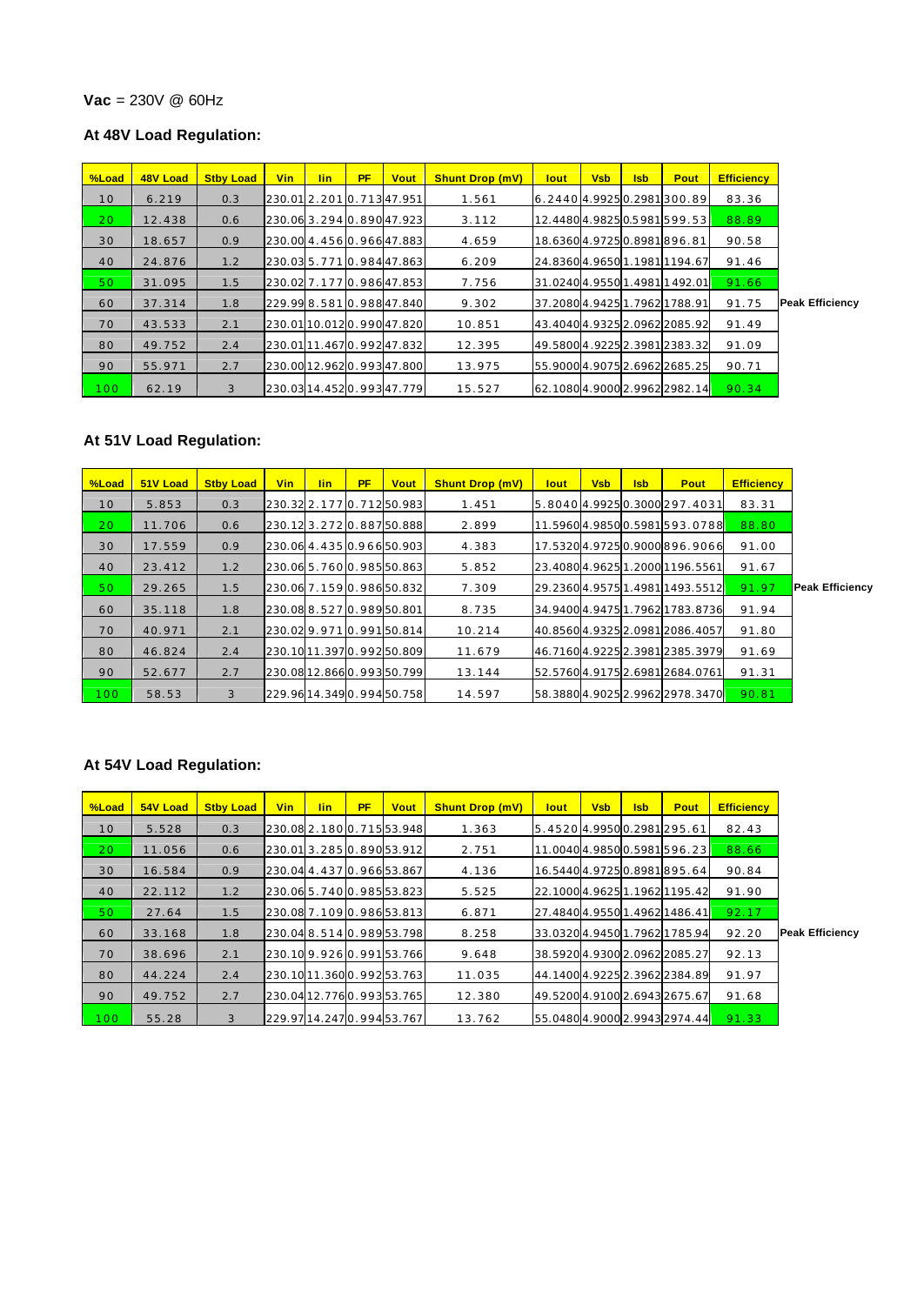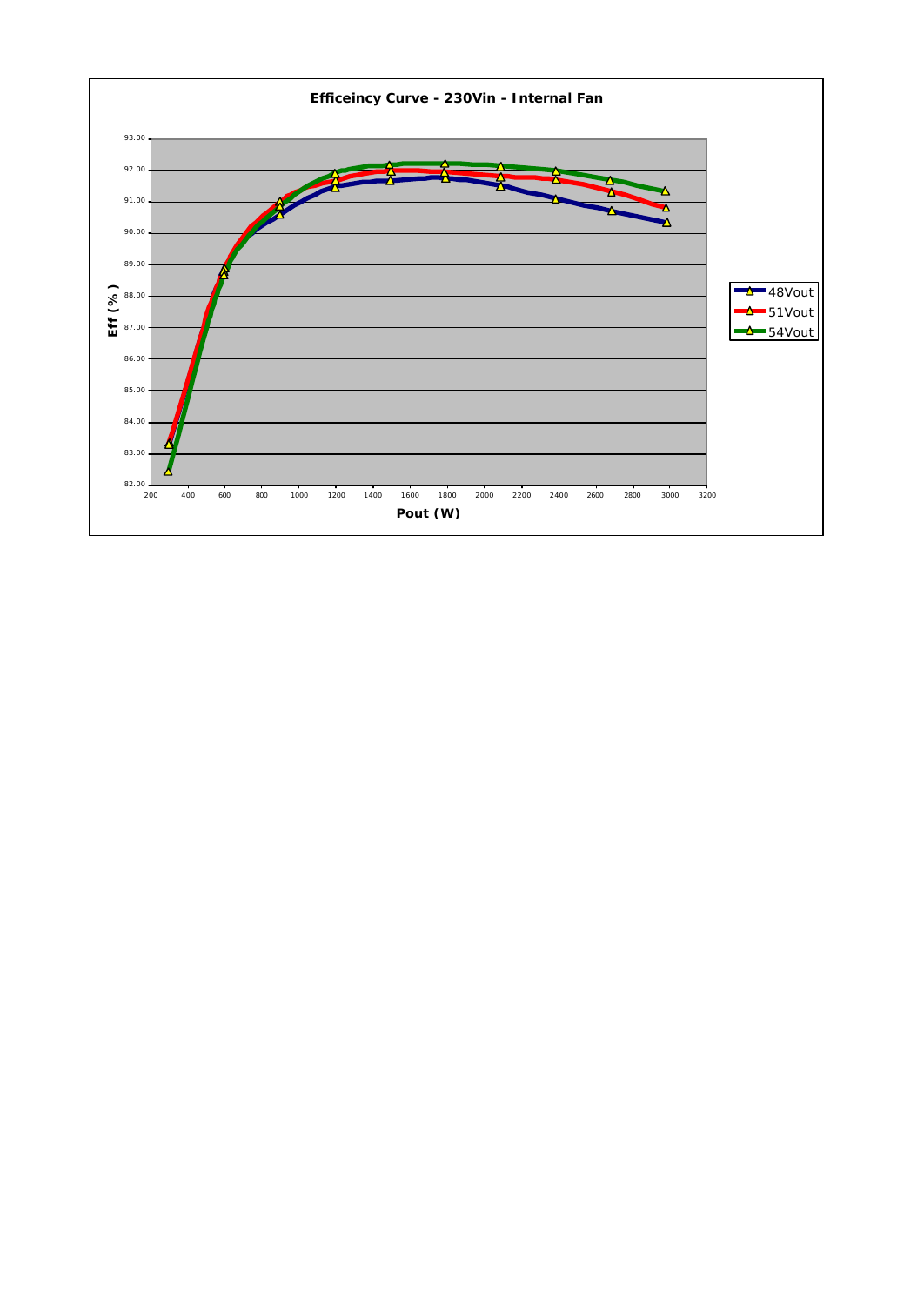# **External Fan**

#### **Vac** = 200V @ 60Hz

# **At 48V Load Regulation:**

| %Load            | 48V Load | <b>Stby Load</b> | <b>Vin</b>                | <b>lin</b> | <b>PF</b> | <b>Vout</b>                | <b>Shunt Drop (mV)</b> | <b>lout</b>                   | <b>Vsb</b> | <b>Isb</b> | Pout                      | <b>Efficiency</b> |                        |
|------------------|----------|------------------|---------------------------|------------|-----------|----------------------------|------------------------|-------------------------------|------------|------------|---------------------------|-------------------|------------------------|
| 10               | 6.219    | 0.3              | 200.00 2.189 0.828 48.091 |            |           |                            | 1.567                  | 6.2680 4.9950 0.2962 302.91   |            |            |                           | 83.56             |                        |
| 20 <sub>1</sub>  | 12.438   | 0.6              |                           |            |           | 200.023.5750.94648.063     | 3.111                  |                               |            |            | 12.44404.98500.6000601.09 | 88.86             |                        |
| 30               | 18.657   | 0.9              |                           |            |           | 200.015.0340.98648.044     | 4.658                  | 18.63204.97500.8981899.62     |            |            |                           | 90.62             |                        |
| 40               | 24.876   | 1.2              |                           |            |           | 200.016.6510.98847.991     | 6.208                  | 24.83204.96501.19621197.65    |            |            |                           | 91.12             |                        |
| 50               | 31.095   | 1.5              |                           |            |           | 200.188.2460.99247.971     | 7.765                  | 31.0600 4.9575 1.4981 1497.41 |            |            |                           | 91.45             | <b>Peak Efficiency</b> |
| 60               | 37.314   | 1.8              |                           |            |           | 200.069.8530.99447.922     | 9.303                  | 37.21204.94751.69311791.65    |            |            |                           | 91.44             |                        |
| 70               | 43.533   | 2.1              |                           |            |           | 200.04 11.505 0.995 47.925 | 10.853                 | 43.41204.93502.09812090.87    |            |            |                           | 91.31             |                        |
| 80               | 49.752   | 2.4              |                           |            |           | 200.03 13.163 0.996 47.891 | 12.399                 | 49.5960 4.9250 2.3962 2387.00 |            |            |                           | 91.02             |                        |
| 90               | 55.971   | 2.7              |                           |            |           | 200.06 14.875 0.996 47.847 | 13.982                 | 55.9280 4.9150 2.6969 2689.24 |            |            |                           | 90.73             |                        |
| 100 <sub>1</sub> | 62.19    | 3                |                           |            |           | 200.02 16.584 0.997 47.789 | 15.526                 | 62.10404.90252.99622982.58    |            |            |                           | 90.18             |                        |

# **At 51V Load Regulation:**

| <b>M</b> Coad | 51V Load | <b>Stby Load</b> | <b>Vin</b> | lin. | <b>PF</b> | <b>Vout</b>                | <b>Shunt Drop (mV)</b> | lout | <b>Vsb</b> | <b>Isb</b> | Pout                            | <b>Efficiency</b> |
|---------------|----------|------------------|------------|------|-----------|----------------------------|------------------------|------|------------|------------|---------------------------------|-------------------|
| 10            | 5.853    | 0.3              |            |      |           | 200.10 2.143 0.824 51.095  | 1.443                  |      |            |            | 5.7720 4.9950 0.2981 296.4093   | 83.89             |
| 20            | 11.706   | 0.6              |            |      |           | 200.02 3.562 0.945 51.064  | 2.915                  |      |            |            | 11.6600 4.9825 0.6000 598.3957  | 88.88             |
| 30            | 17.559   | 0.9              |            |      |           | 200.03 5.031 0.985 51.041  | 4.380                  |      |            |            | 17.5200 4.9750 0.8981 898.7064  | 90.66             |
| 40            | 23.412   | 1.2              |            |      |           | 199.99 6.649 0.987 51.015  | 5.851                  |      |            |            | 23.4040 4.9650 1.1981 1199.9036 | 91.42             |
| 50            | 29.265   | 1.5              |            |      |           | 200.078.2550.99150.987     | 7.320                  |      |            |            | 29.2800 4.9600 1.4981 1500.3299 | 91.67             |
| 60            | 35.118   | 1.8              |            |      |           | 200.099.8330.99350.950     | 8.747                  |      |            |            | 34.98804.94751.79621791.5253    | 91.70             |
| 70            | 40.971   | 2.1              |            |      |           | 200.0411.4650.99450.893    | 10.216                 |      |            |            | 40.8640 4.9375 2.0981 2090.0509 | 91.68             |
| 80            | 46.824   | 2.4              |            |      |           | 200.02 13.126 0.995 50.900 | 11.682                 |      |            |            | 46.7280 4.9275 2.3962 2390.2625 | 91.50             |
| 90            | 52.677   | 2.7              |            |      |           | 200.08 14.799 0.996 50.871 | 13.149                 |      |            |            | 52.5960 4.9125 2.6962 2688.8562 | 91.17             |
| 100           | 58.53    | 3                |            |      |           | 200.0116.4860.99650.804    | 14.611                 |      |            |            | 58.44404.90002.99622983.8704    | 90.86             |

| %Load           | 54V Load | <b>Stby Load</b> | <b>Vin</b> | <b>lin</b> | <b>PF</b> | <b>Vout</b>                | <b>Shunt Drop (mV)</b> | <b>lout</b>                   | <b>Vsb</b> | <b>Isb</b> | <b>Pout</b>                | <b>Efficiency</b> |                        |
|-----------------|----------|------------------|------------|------------|-----------|----------------------------|------------------------|-------------------------------|------------|------------|----------------------------|-------------------|------------------------|
| 10              | 5.528    | 0.3              |            |            |           | 200.02 2.130 0.845 54.076  | 1.370                  | 5.4800 4.9950 0.3000 297.83   |            |            |                            | 82.73             |                        |
| 20 <sub>o</sub> | 11.056   | 0.6              |            |            |           | 200.043.5620.94754.075     | 2.758                  |                               |            |            | 11.03204.98250.6000599.54  | 88.85             |                        |
| 30              | 16.584   | 0.9              |            |            |           | 200.025.0020.98954.047     | 4.145                  | 16.5800 4.9750 0.8981 900.57  |            |            |                            | 91.01             |                        |
| 40              | 22.112   | 1.2              |            |            |           | 200.01 6.596 0.993 54.023  | 5.534                  |                               |            |            | 22.13604.96751.19811201.80 | 91.74             |                        |
| 50              | 27.64    | 1.5              |            |            |           | 200.10 8.164 0.994 53.964  | 6.881                  |                               |            |            | 27.52404.95501.49811492.73 | 91.93             |                        |
| 60              | 33.168   | 1.8              |            |            |           | 200.089.7830.99553.960     | 8.268                  | 33.07204.94501.79811793.46    |            |            |                            | 92.09             | <b>Peak Efficiency</b> |
| 70              | 38.696   | 2.1              |            |            |           | 200.06 11.431 0.996 53.925 | 9.659                  | 38.63604.93502.09812093.80    |            |            |                            | 91.92             |                        |
| 80              | 44.224   | 2.4              |            |            |           | 199.9613.0890.99653.923    | 11.045                 | 44.1800 4.9275 2.3981 2394.13 |            |            |                            | 91.84             |                        |
| 90              | 49.752   | 2.7              |            |            |           | 200.0914.6990.99753.900    | 12.392                 | 49.5680 4.9125 2.6962 2684.96 |            |            |                            | 91.57             |                        |
| 100             | 55.28    | 3                |            |            |           | 200.0516.3860.99753.841    | 13.778                 | 55.11204.90502.99622981.98    |            |            |                            | 91.24             |                        |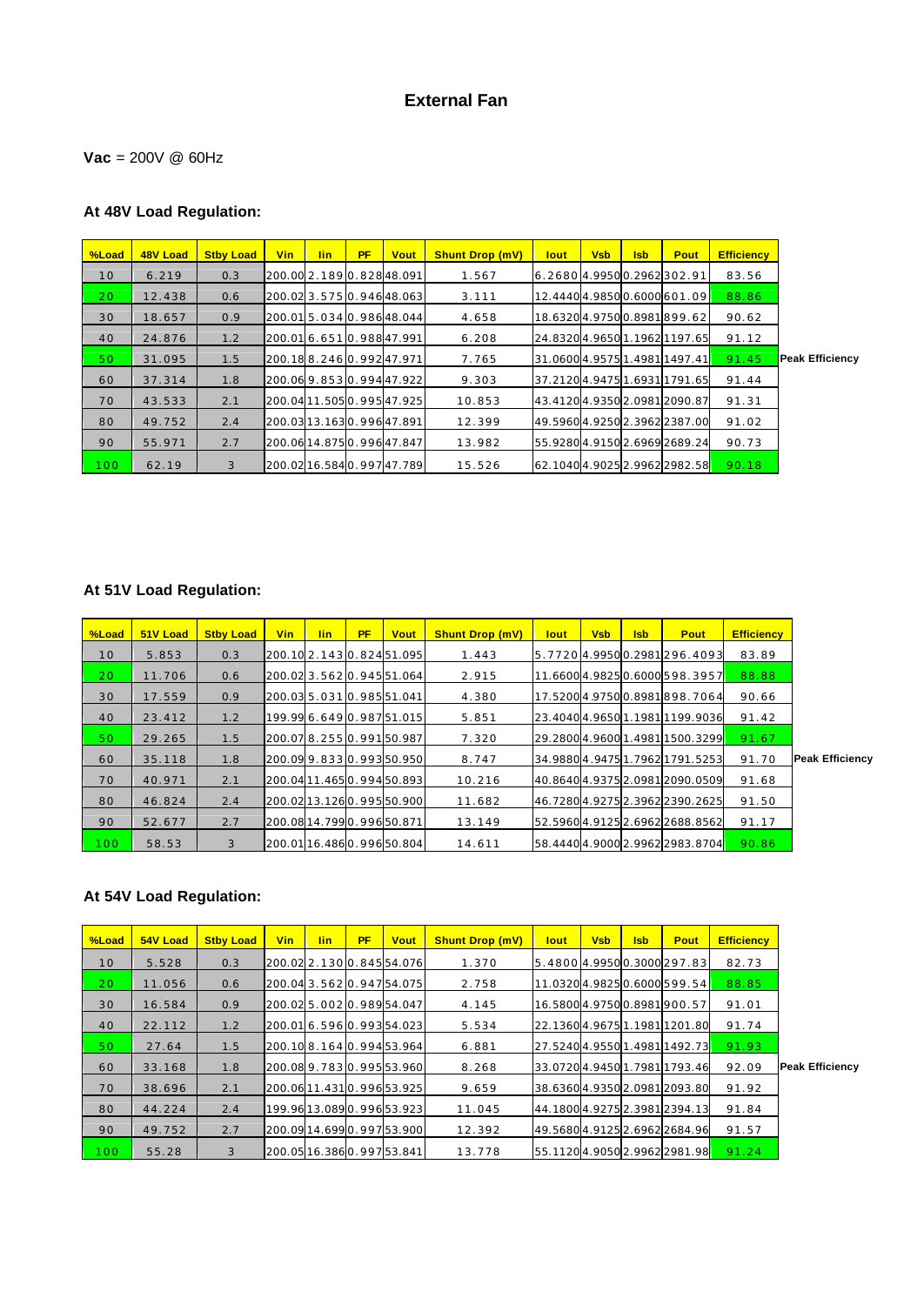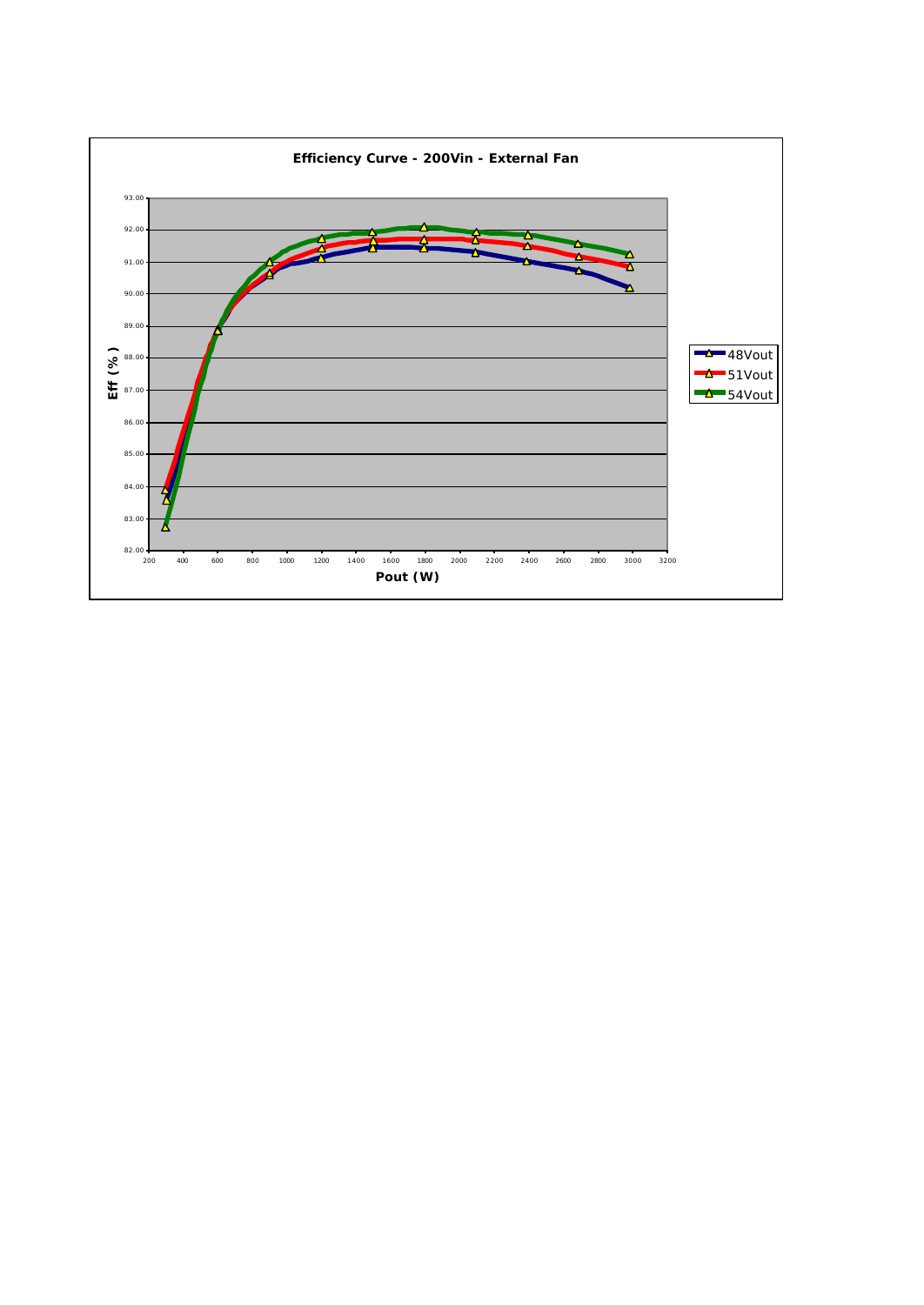#### **Vac** = 230V @ 60Hz

## **At 48V Load Regulation:**

| %Load           | 48V Load | <b>Stby Load</b> | Vin | lin. | <b>PF</b> | <b>Vout</b>               | <b>Shunt Drop (mV)</b> | <b>lout</b> | <b>Vsb</b> | <b>Isb</b> | Pout                          | <b>Efficiency</b> |                        |
|-----------------|----------|------------------|-----|------|-----------|---------------------------|------------------------|-------------|------------|------------|-------------------------------|-------------------|------------------------|
| 10              | 6.219    | 0.3              |     |      |           | 230.12 2.211 0.710 48.089 | 1.562                  |             |            |            | 6.2480 4.9975 0.3000 301.96   | 83.59             |                        |
| 20 <sub>1</sub> | 12.438   | 0.6              |     |      |           | 230.063.2990.89048.056    | 3.111                  |             |            |            | 12.44404.98750.6000601.00     | 88.97             |                        |
| 30              | 18.657   | 0.9              |     |      |           | 230.10 4.455 0.966 48.028 | 4.655                  |             |            |            | 18.62004.98000.9000898.76     | 90.76             |                        |
| 40              | 24.876   | 1.2              |     |      |           | 230.05 5.777 0.984 47.985 | 6.207                  |             |            |            | 24.82804.97001.19811197.33    | 91.56             |                        |
| 50              | 31.095   | 1.5              |     |      |           | 230.07 7.178 0.985 47.964 | 7.752                  |             |            |            | 31.00804.96251.49811494.70    | 91.89             |                        |
| 60              | 37.314   | 1.8              |     |      |           | 230.088.5730.98847.941    | 9.297                  |             |            |            | 37.1880 4.9525 1.7962 1791.73 | 91.94             | <b>Peak Efficiency</b> |
| 70              | 43.533   | 2.1              |     |      |           | 230.109.9900.99047.910    | 10.847                 |             |            |            | 43.3880 4.9400 2.0981 2089.08 | 91.80             |                        |
| 80              | 49.752   | 2.4              |     |      |           | 230.1211.4210.99247.879   | 12.394                 |             |            |            | 49.5760 4.9300 2.3962 2385.46 | 91.50             |                        |
| 90              | 55.971   | 2.7              |     |      |           | 230.0312.8990.99347.831   | 13.976                 |             |            |            | 55.9040 4.9175 2.6962 2687.20 | 91.20             |                        |
| 100             | 62.19    | 3                |     |      |           | 230.1114.3660.99347.766   | 15.518                 |             |            |            | 62.07204.90252.99622979.62    | 90.77             |                        |

## **At 51V Load Regulation:**

|                        | <b>Efficiency</b> | Pout                            | <b>Isb</b> | <b>Vsb</b> | lout | <b>Shunt Drop (mV)</b> | <b>Vout</b>                | <b>PF</b> | <b>lin</b> | <b>Vin</b> | <b>Stby Load</b> | 51V Load | <b>M</b> Coad   |
|------------------------|-------------------|---------------------------------|------------|------------|------|------------------------|----------------------------|-----------|------------|------------|------------------|----------|-----------------|
|                        | 83.49             | 5.7840 4.9975 0.3180 296.9549   |            |            |      | 1.446                  | 230.03 2.187 0.707 51.066  |           |            |            | 0.3              | 5.853    | 10              |
|                        | 88.99             | 11.65204.98750.6018597.8710     |            |            |      | 2.913                  | 230.08 3.292 0.887 51.053  |           |            |            | 0.6              | 11.706   | 20 <sub>1</sub> |
|                        | 91.15             | 17.5040 4.9775 0.9000 897.7089  |            |            |      | 4.376                  | 230.124.4350.96551.030     |           |            |            | 0.9              | 17.559   | 30              |
|                        | 91.84             | 23.39604.97001.20001198.7623    |            |            |      | 5.849                  | 230.05 5.766 0.984 50.983  |           |            |            | 1.2              | 23.412   | 40              |
|                        | 92.15             | 29.2800 4.9600 1.4981 1498.8659 |            |            |      | 7.320                  | 230.08 7.170 0.986 50.937  |           |            |            | 1.5              | 29.265   | 50              |
| <b>Peak Efficiency</b> | 92.36             | 34.98804.95001.79811790.8394    |            |            |      | 8.747                  | 230.128.5280.98850.930     |           |            |            | 1.8              | 35.118   | 60              |
|                        | 92.18             | 40.84404.94002.09812088.6707    |            |            |      | 10.211                 | 230.039.9500.9950.884      |           |            |            | 2.1              | 40.971   | 70              |
|                        | 92.06             | 46.71204.93002.39812388.7628    |            |            |      | 11.678                 | 230.0111.3720.99250.885    |           |            |            | 2.4              | 46.824   | 80              |
|                        | 91.71             | 52.56404.92002.69812686.5220    |            |            |      | 13.141                 | 230.06 12.823 0.993 50.857 |           |            |            | 2.7              | 52.677   | 90              |
|                        | 91.43             | 58.44404.90752.99622983.8344    |            |            |      | 14.611                 | 230.04 14.273 0.994 50.803 |           |            |            | 3                | 58.53    | 100             |

| %Load | 54V Load | <b>Stby Load</b> | Vin | lin. | <b>PF</b> | <b>Vout</b>                | <b>Shunt Drop (mV)</b> | <u>lout</u>                   | <b>Vsb</b> | <b>Isb</b> | Pout                         | <b>Efficiency</b> |                        |
|-------|----------|------------------|-----|------|-----------|----------------------------|------------------------|-------------------------------|------------|------------|------------------------------|-------------------|------------------------|
| 10    | 5.528    | 0.3              |     |      |           | 230.03 2.187 0.710 54.064  | 1.357                  | 5.42804.99750.2981294.95      |            |            |                              | 82.58             |                        |
| 20    | 11.056   | 0.6              |     |      |           | 230.083.2890.88954.048     | 2.750                  | 11.0000 4.9875 0.5981 597.51  |            |            |                              | 88.82             |                        |
| 30    | 16.584   | 0.9              |     |      |           | 230.114.4370.96554.030     | 4.140                  |                               |            |            | 16.5600 4.9800 0.8981 899.21 | 91.27             |                        |
| 40    | 22.112   | 1.2              |     |      |           | 230.06 5.765 0.984 54.009  | 5.529                  | 22.11604.97001.19811200.42    |            |            |                              | 91.98             |                        |
| 50    | 27.64    | 1.5              |     |      |           | 230.00 7.131 0.986 53.981  | 6.876                  | 27.5040 4.9625 1.4981 1492.13 |            |            |                              | 92.27             |                        |
| 60    | 33.168   | 1.8              |     |      |           | 230.028.5240.98853.959     | 8.263                  | 33.05204.95001.79811792.35    |            |            |                              | 92.52             | <b>Peak Efficiency</b> |
| 70    | 38.696   | 2.1              |     |      |           | 230.059.9300.99153.896     | 9.654                  | 38.61604.94002.09622091.60    |            |            |                              | 92.39             |                        |
| 80    | 44.224   | 2.4              |     |      |           | 230.05 11.360 0.992 53.877 | 11.042                 | 44.1680 4.9275 2.3962 2391.45 |            |            |                              | 92.25             |                        |
| 90    | 49.752   | 2.7              |     |      |           | 230.06 12.748 0.993 53.864 | 12.388                 | 49.5520 4.9150 2.6962 2682.32 |            |            |                              | 92.10             |                        |
| 100   | 55.28    | 3                |     |      |           | 230.0314.2000.99453.816    | 13.774                 | 55.0960 4.9025 2.9962 2979.74 |            |            |                              | 91.77             |                        |